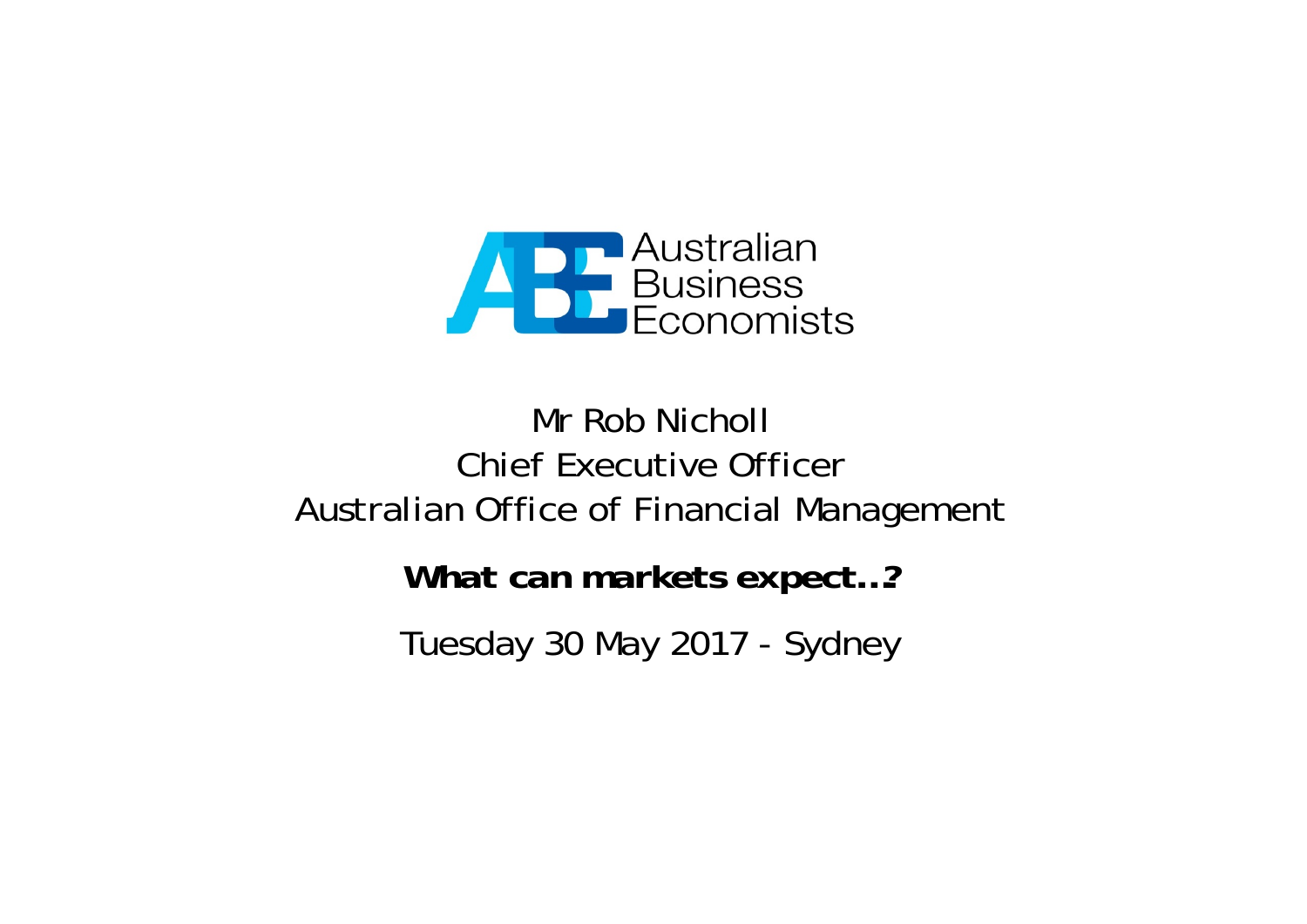# *"What can markets expect of the AOFM after this year"*

Australian Business Economist presentation: Sydney - 30 May 2017



**Australian Government Australian Office of Financial Management**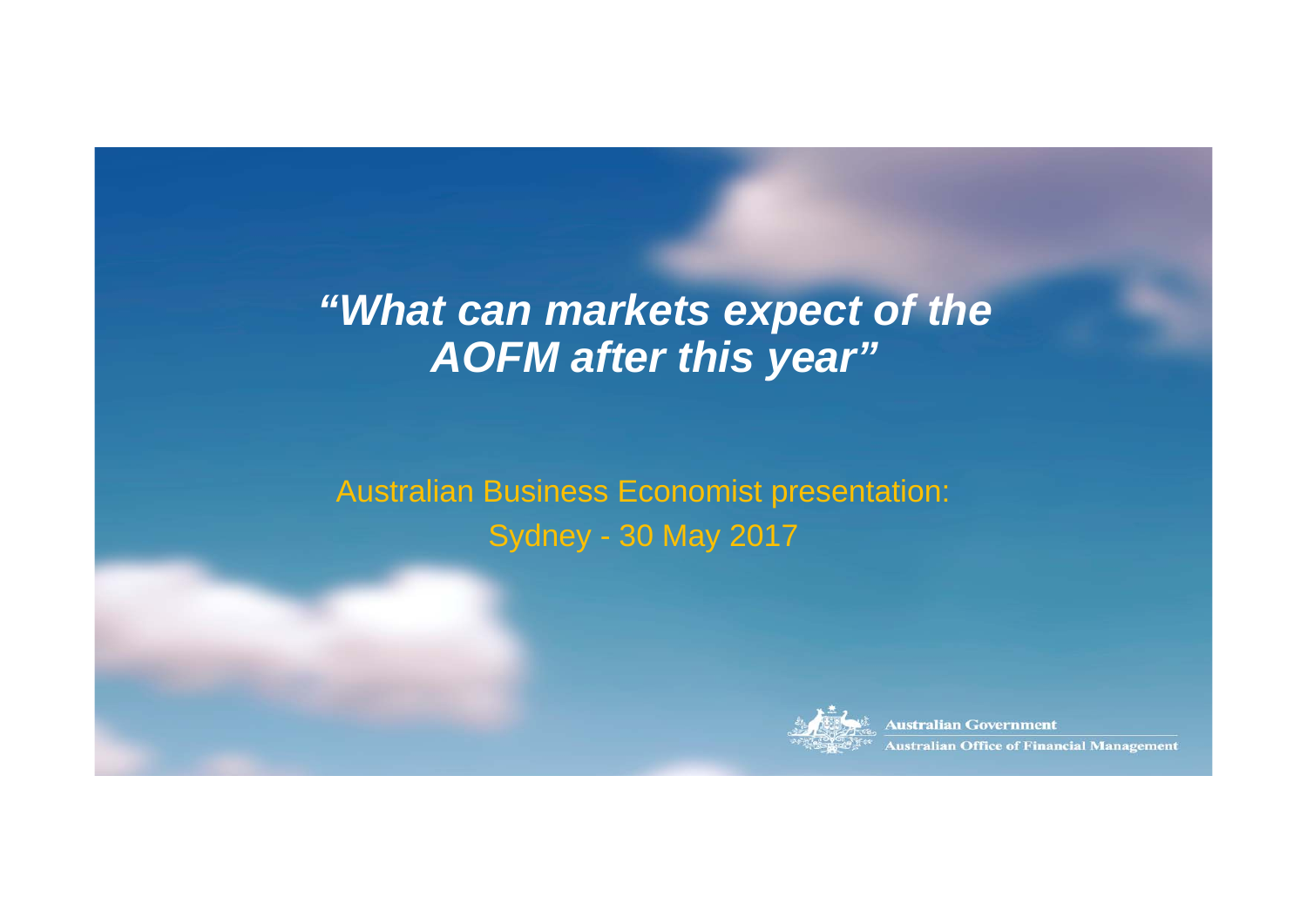#### **Curve Extensions & Long Issuance Bias**





**Australian Government** 

**Australian Office of Financial Management**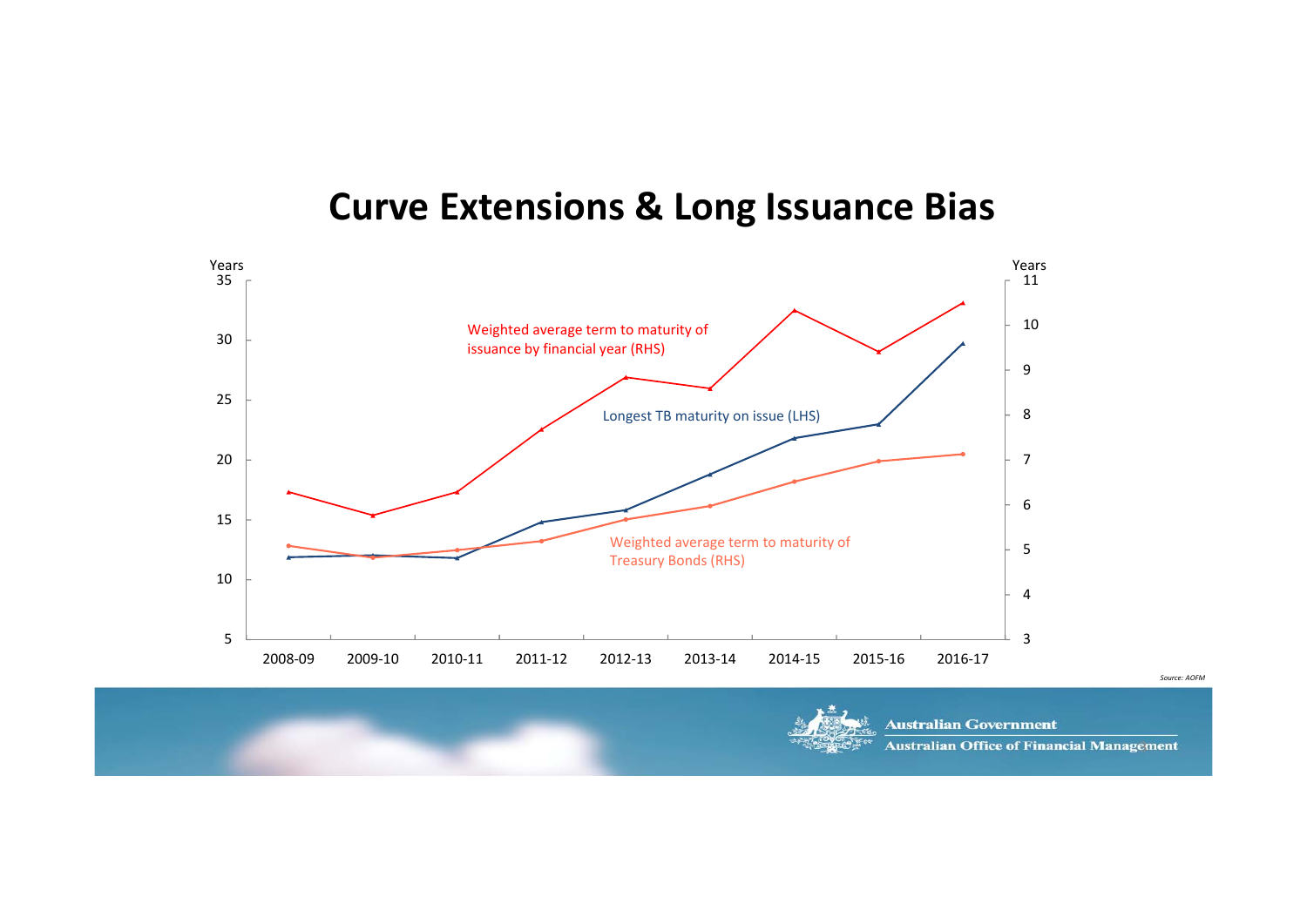#### **Greater Diversity of Issuance Options**



**Australian Government Australian Office of Financial Management**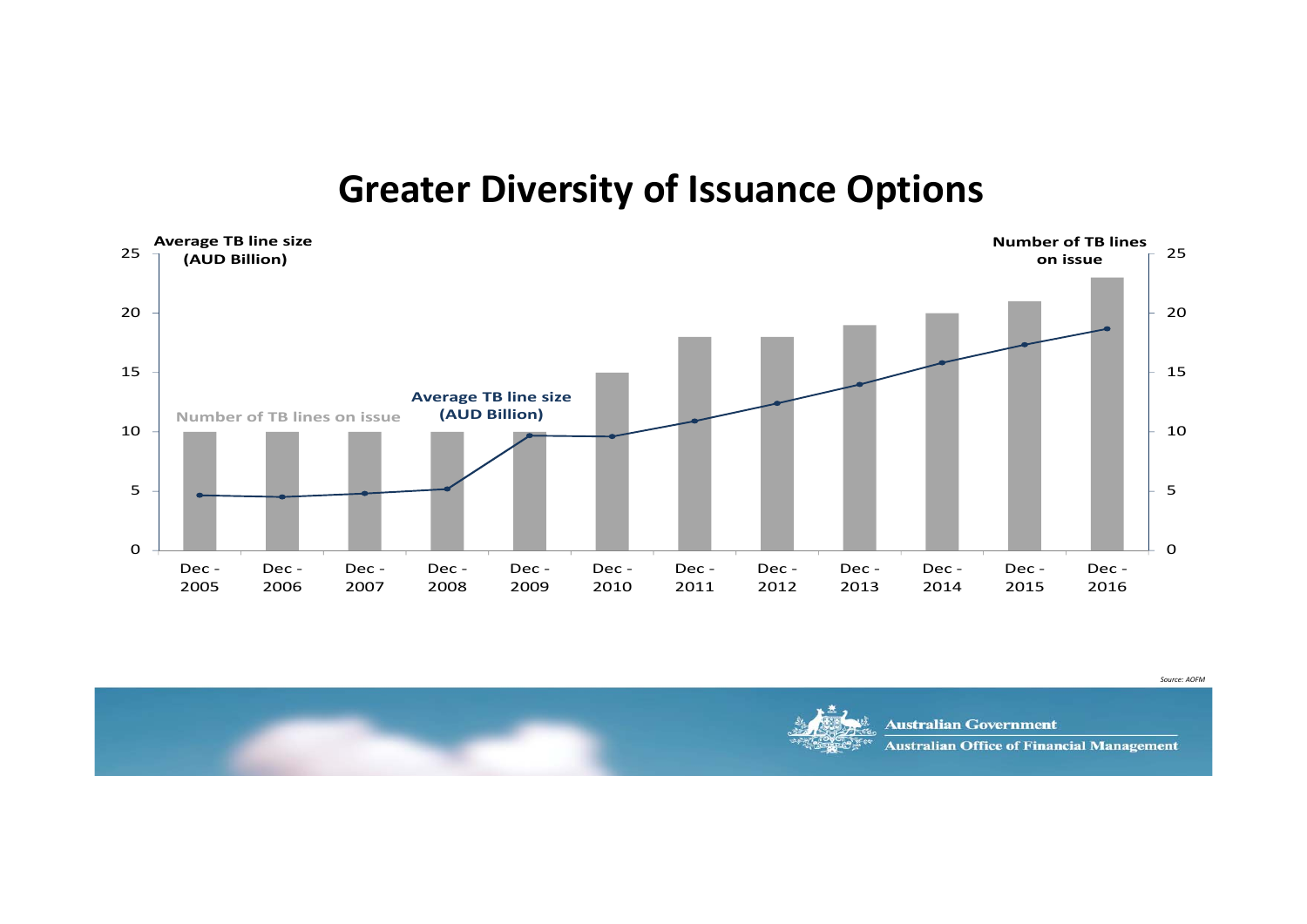# **Reducing Funding Risk**



**Australian Office of Financial Management**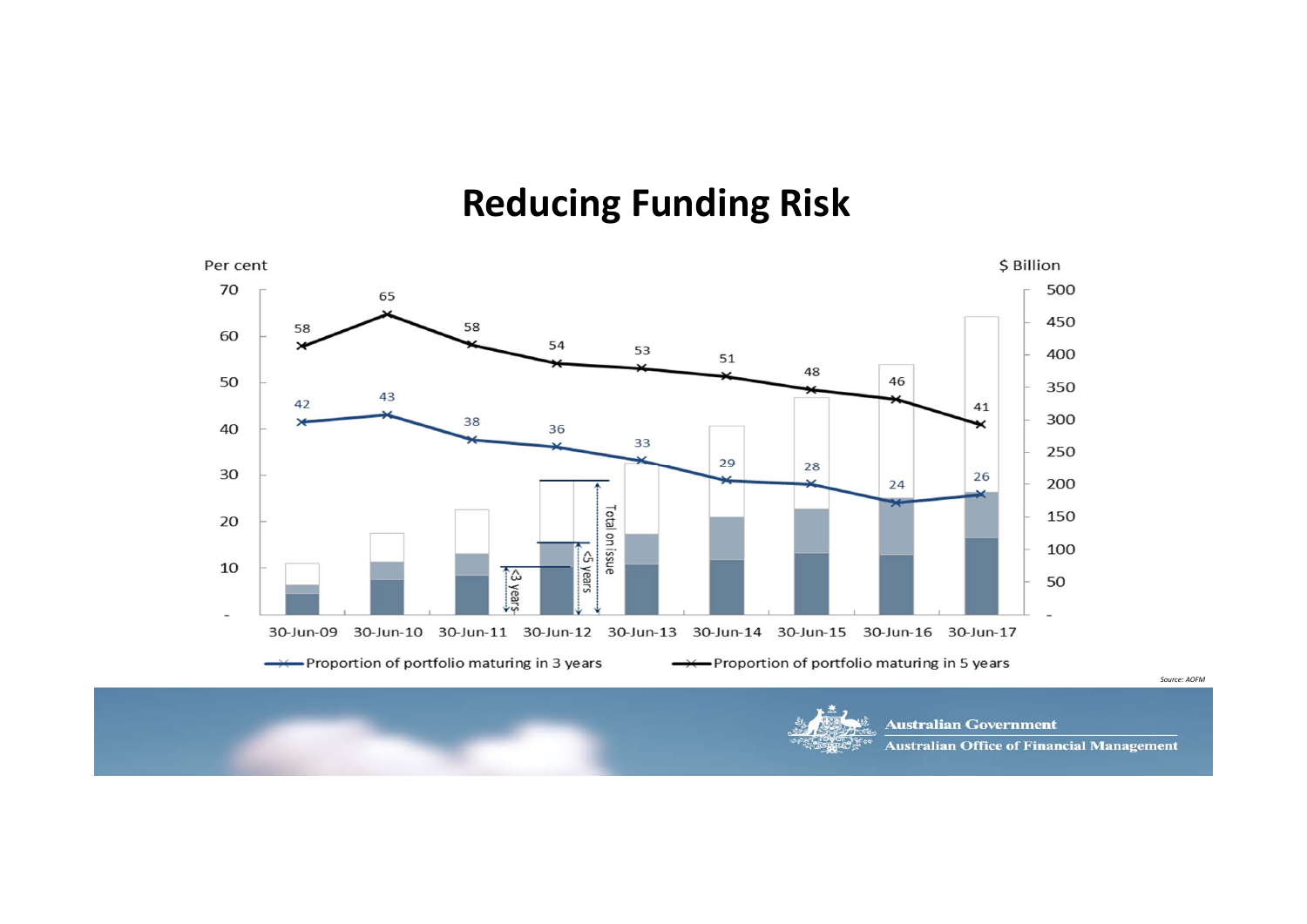### **Managing Issuance and Portfolio Risk**

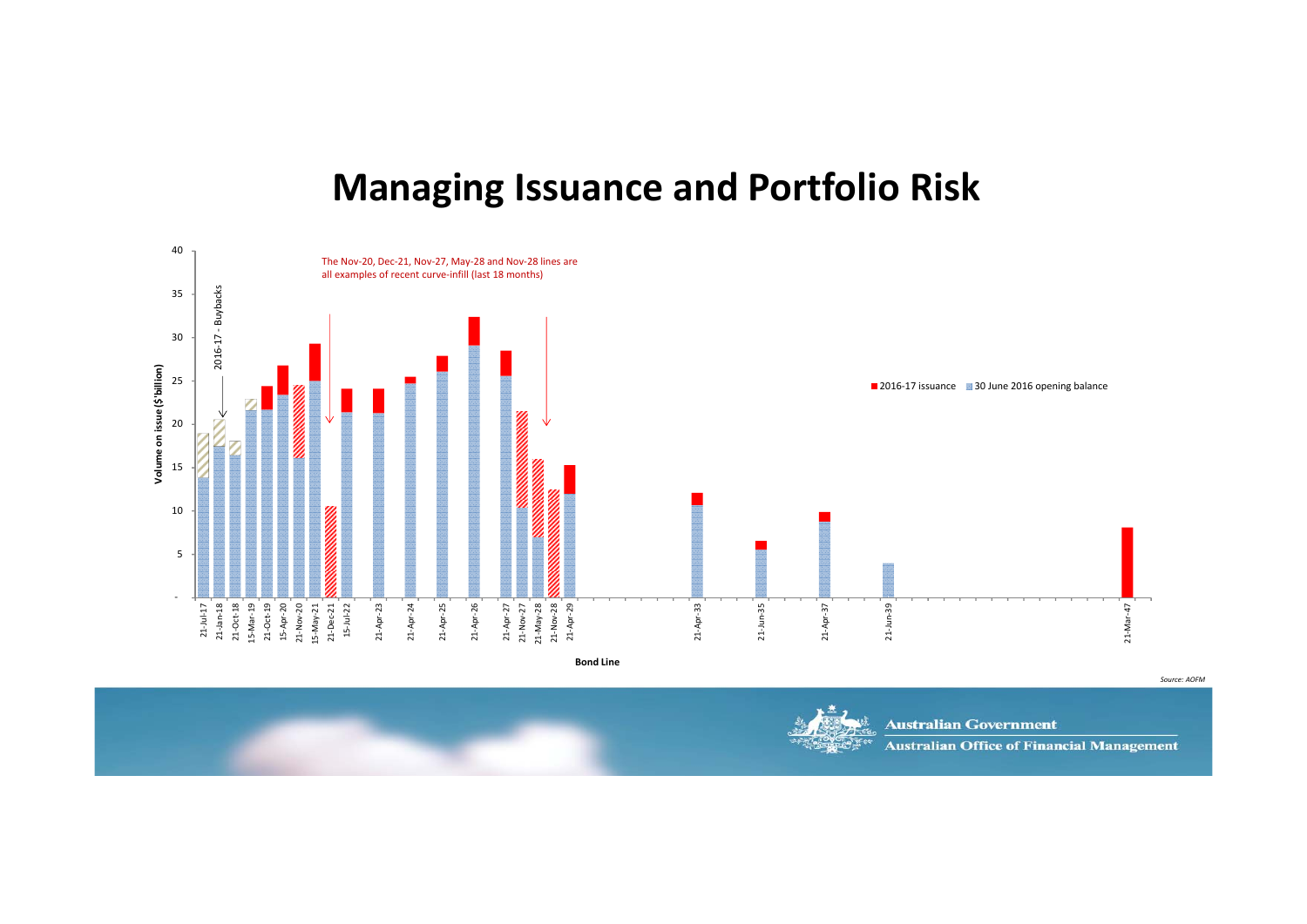### **Major Investors ‐ Category**



**Australian Office of Financial Management**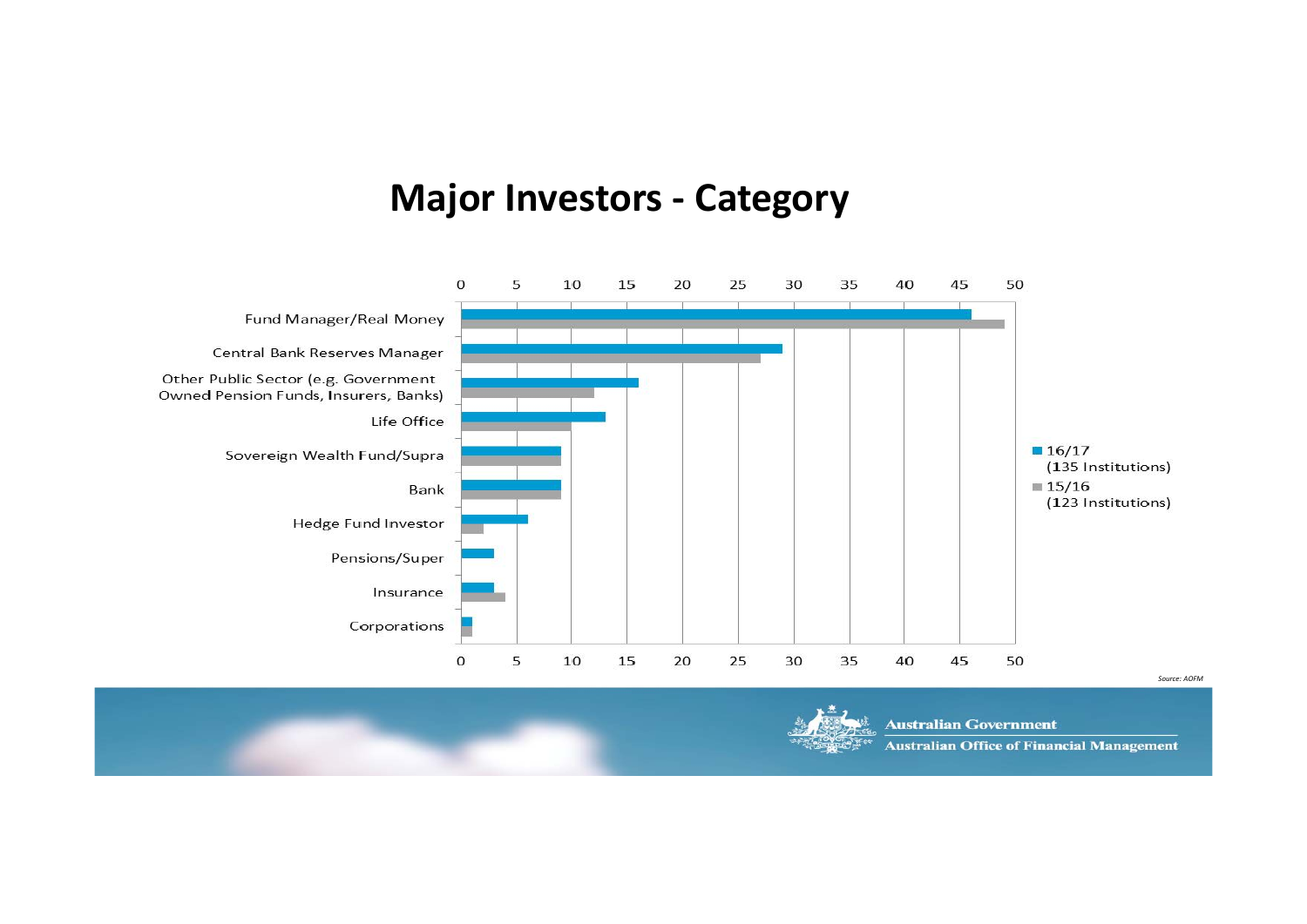### **Major Investors ‐ Geographic Spread**

**# this year (last year)**



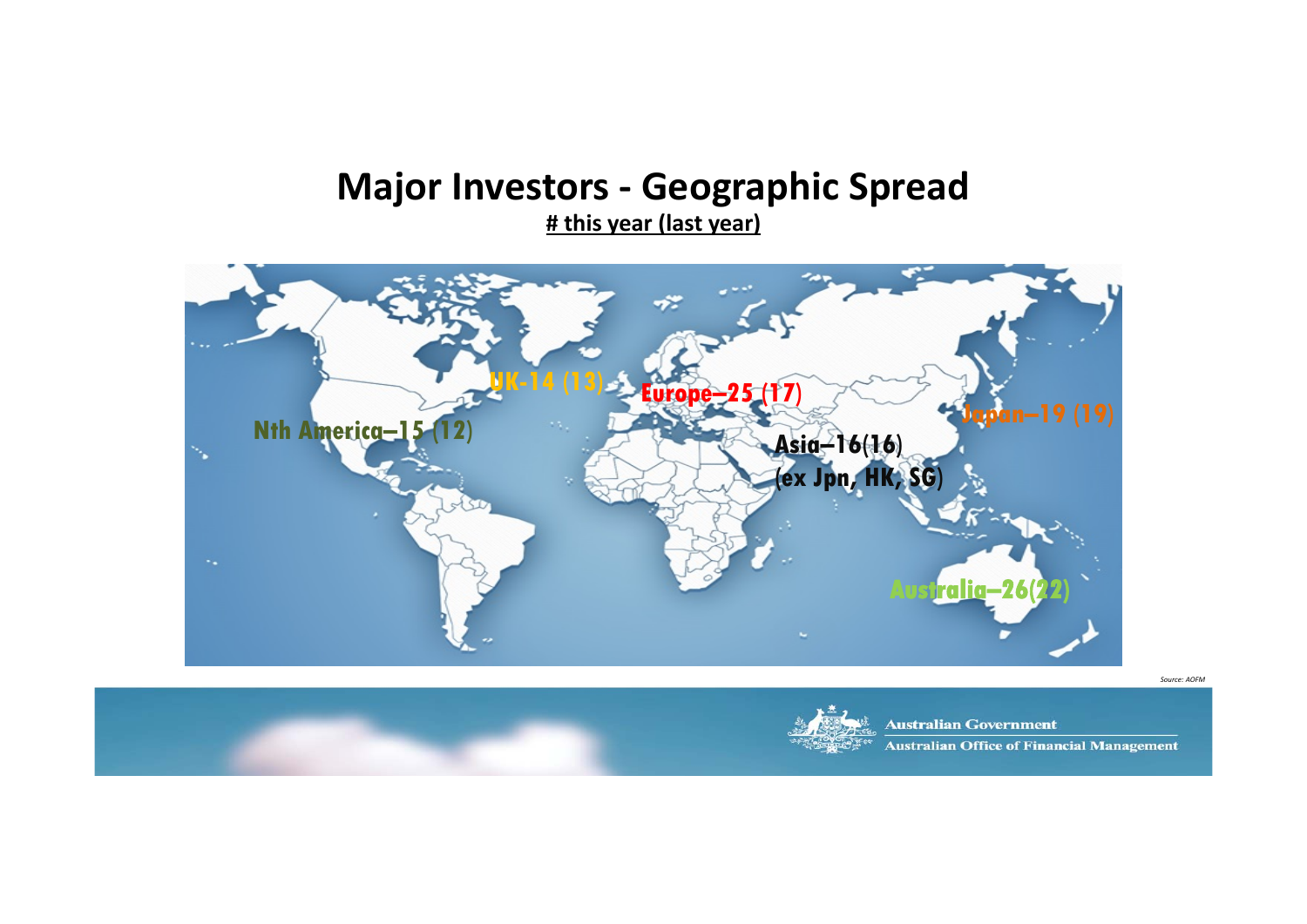# **Major Investors ‐ Public vs Private**



**Australian Government Australian Office of Financial Management**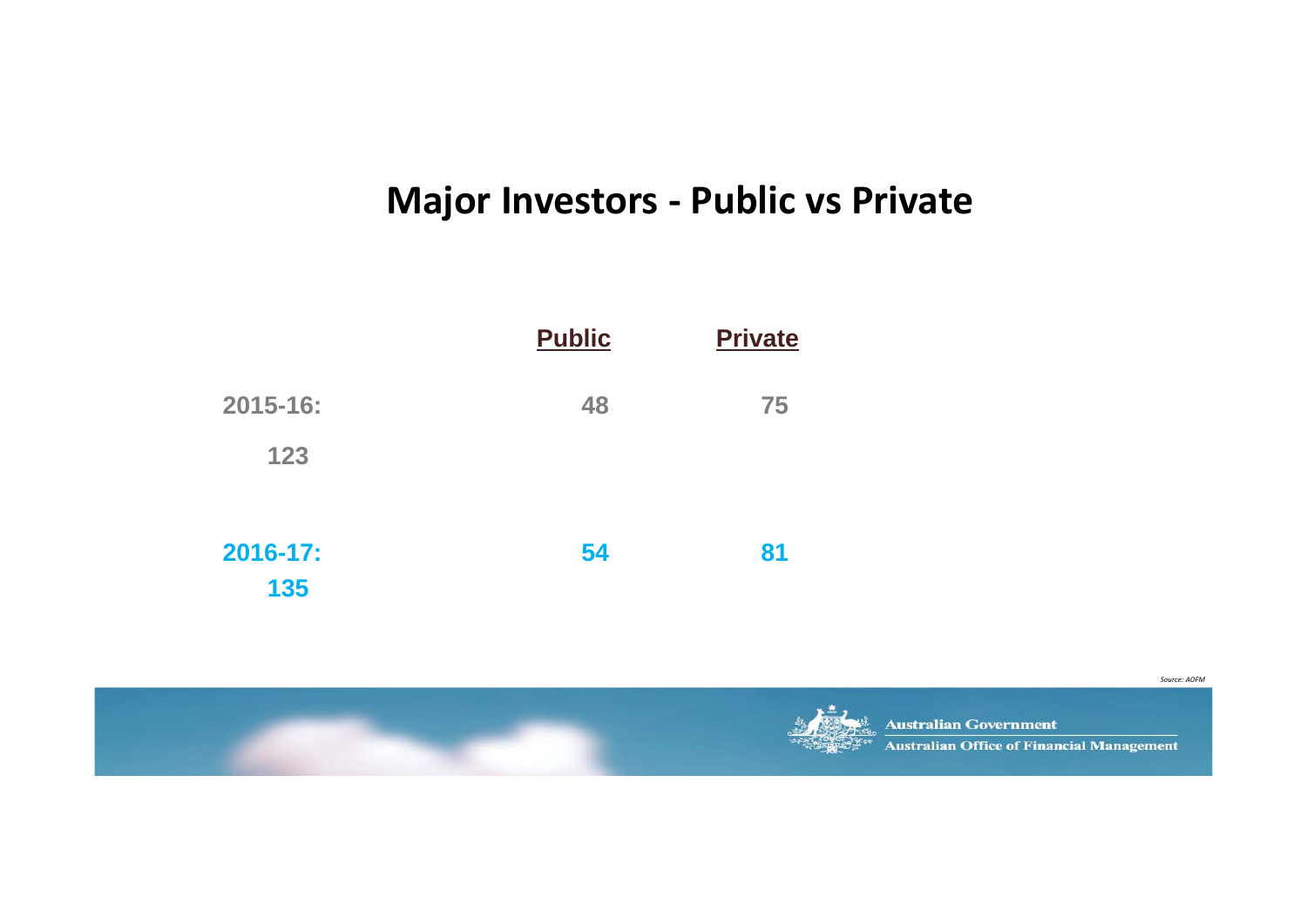#### **Offshore Ownership of AGBs**



*Source: Australian Bureau of Statistics, AOFM*